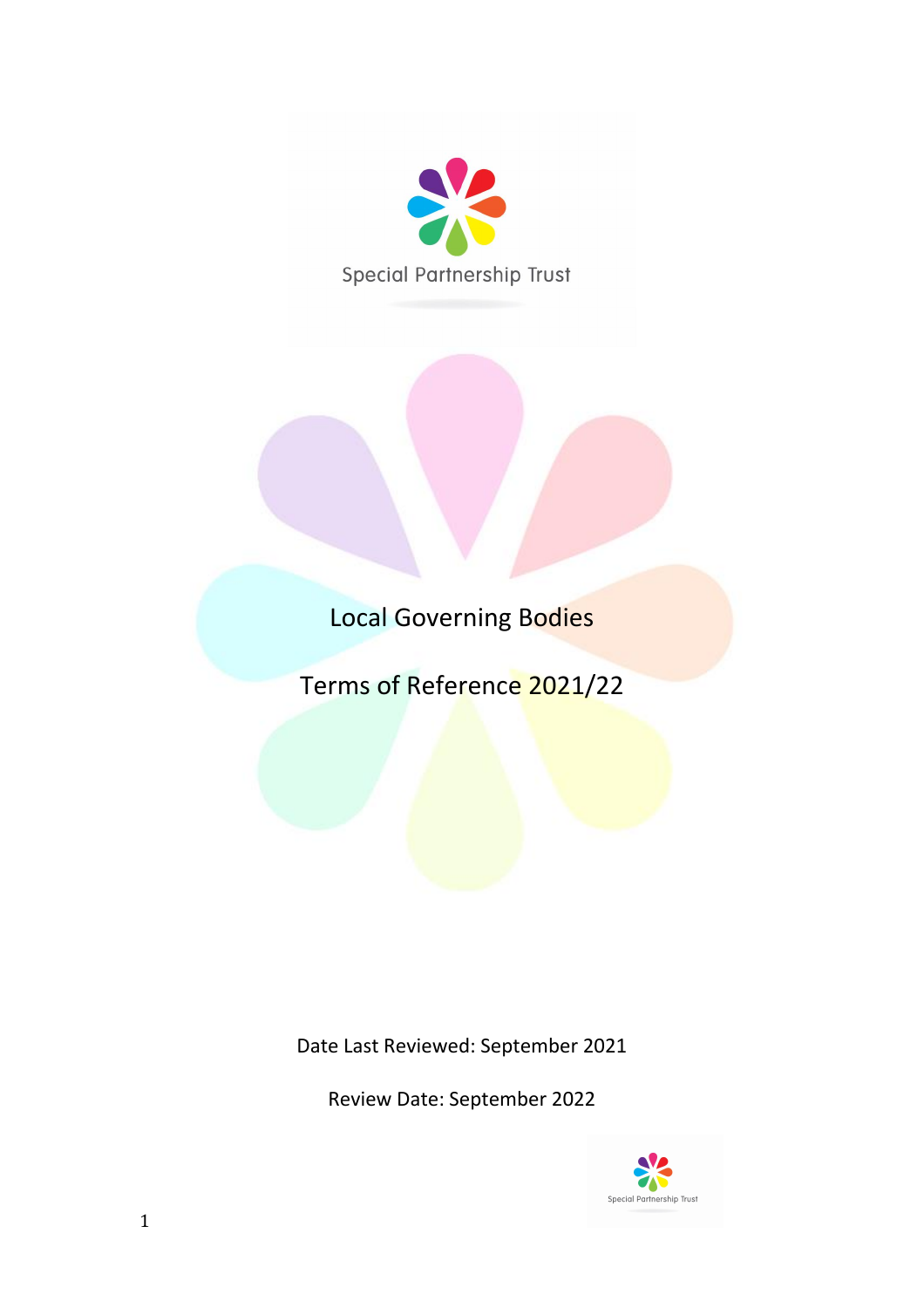# **1. INTRODUCTION**

- 1.1 Special Partnership Trust (the "**Trust**") is governed by a Board of Trustees (the "**Trustees**") who are accountable to the Department for Education and have overall responsibility and ultimate decision making authority for all the work of the Trust, including the establishing and running of the academies operated by the Trust.
- 1.2 The following academies are currently operated by the Trust:

**Curnow School**

**Doubletrees School**

**Nancealverne School** 

**Pencalenick School (Brannel ARB, Budehaven ARB, Falmouth ARB and Boarding Provision)** 

**Orchard Manor School** 

- 1.3 In order to assist with the discharge of their responsibilities, the Trustees have established a Local Academy Body ("**LGB**") for each of the Academies.The LGB shall be a committee established pursuant to Articles 100 to 104 (inclusive) of the Articles of Association of the Trust (the **"Articles"**)**.**
- 1.4 The Trustees may review these terms of reference at any time but shall review them at least annually.
- 1.5 These terms of reference may only be amended by the Board of Trustees.

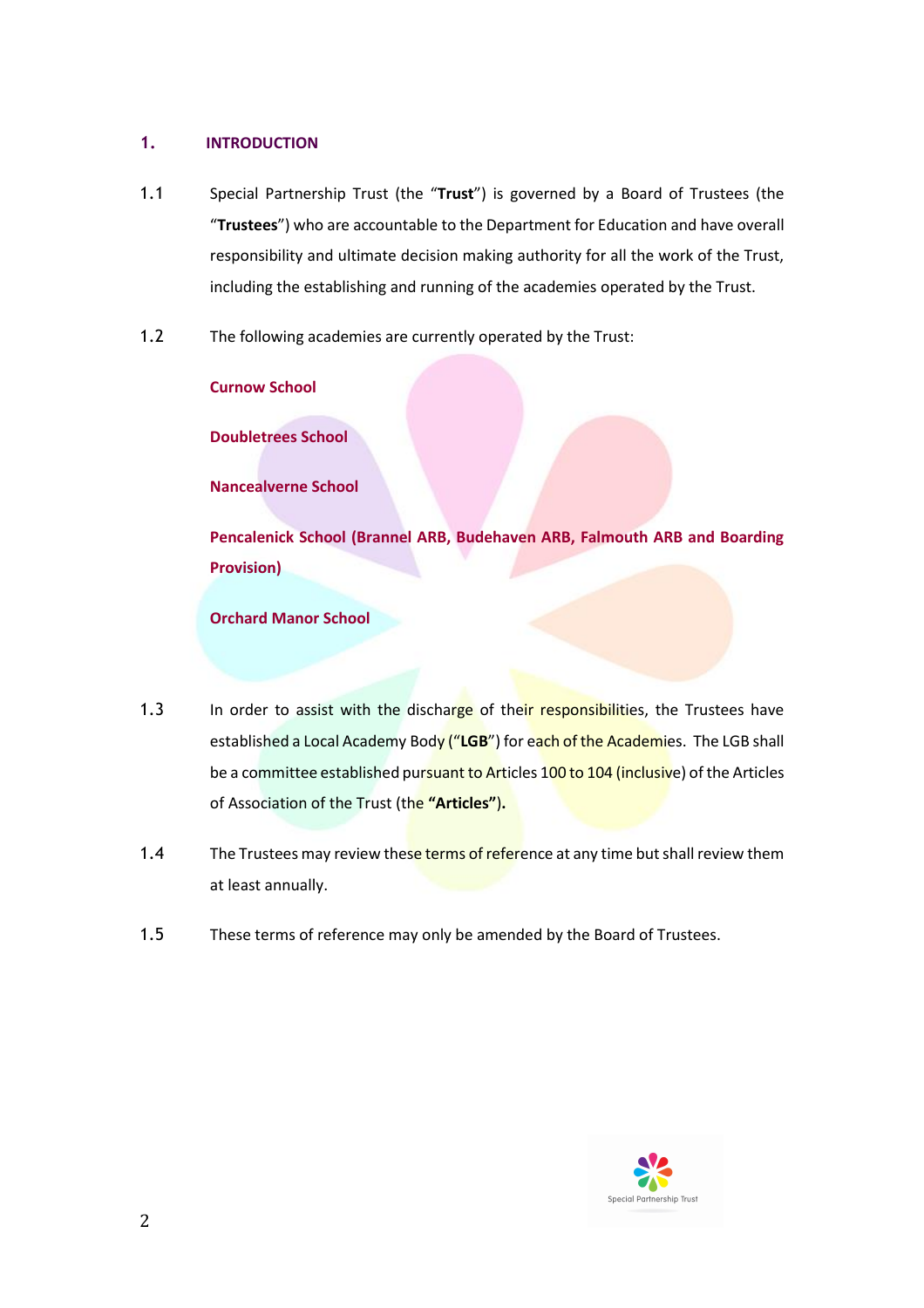# **2. CONSTITUTION OF THE LGBs**

- 2.1 Members of the LGB shall be known as "governors".
- 2.2 The Trustees have the right to appoint such persons to the LGB as they shall determine from time to time
- 2.3 Subject to clause 2.2, the composition of the Local Governing Bodies for the Academies shall be as follows:
	- 2.3.1 the Headteacher of the Academy (or the CEO if no such person is appointed);
	- 2.3.2 up to [2] staff governors;
	- 2.3.3 up to [3] parent governors; and
	- 2.3.4 up to [4] co-opted governors .
- 2.5 The procedure for the appointment and the removal of governors shall be as set out in Annex 1.

### **3. PROCEEDINGS OF THE LGB**

The proceedings for meetings of the LGB shall be as set out in Annex 2.

# **4. RELATIONSHIP BETWEEN THE BOARD AND LGB**

- 4.1 The LGB shall in carrying out its role:
	- 4.1.1 promote high standards and aim to ensure that students and pupils are attending a successful school which provides them with a good education and supports their well-being;
	- 4.1.2 be responsible to the Trustees for its actions and follow the expectations of governors as laid down by the Trustees;

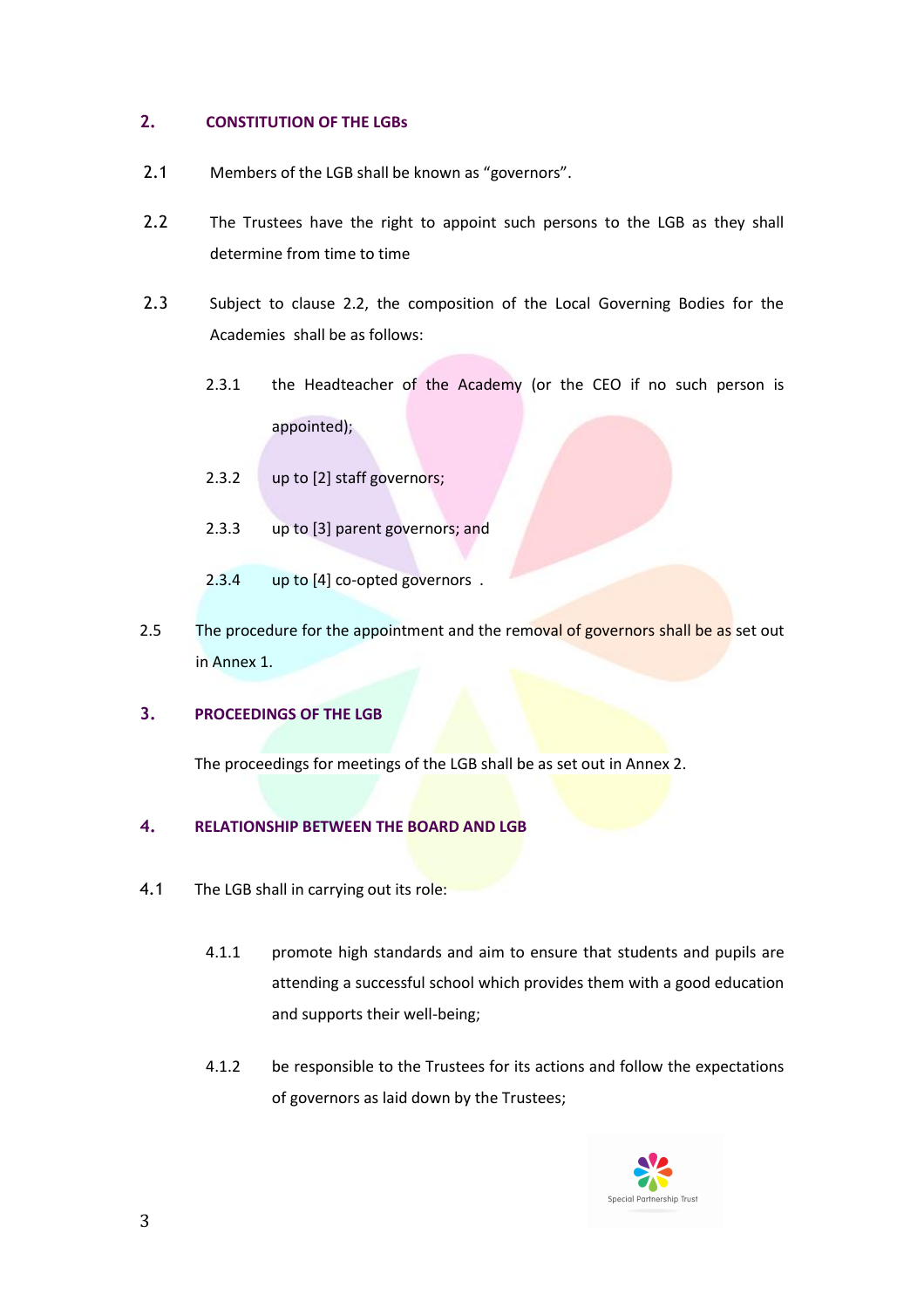- 4.1.3 aim to establish that it is competent, accountable, independent and diverse that promotes best practice in governance;
- 4.1.4 aim to ensure that its governors promote and uphold high standards of conduct, probity and ethics and do not cause reputational damage to the school or Trust
- 4.2 The Trustees shall support the work of the LGB by:
	- 4.2.1 setting a clear strategic vision to allow the LGB to set and achieve its own aims and objectives within such vision;
	- 4.2.2 ensuring that systems are put in place to allow the governors to be presented with timely and good data to allow the LGB to analyse Academy performance in order to support and challenge the Headteacher and the senior leadership team of the Academy; and
	- 4.2.3 ensuring that the governors have access to high quality training.
- 4.3 Without prejudice to the Trustees' other rights to remove any governor and the Trustee's rights to amend these terms of reference at any time, where the Trustees have concerns about the performance of an LGB they may amongst other actions:
	- 4.3.1 require the relevant LGB to adopt and comply with a governance action plan in such form as determined by the Trustees;
	- 4.3.2 suspend or remove any or all of the matters delegated to the LGB;
	- 4.3.3 suspend or remove any or all of the governors of the relevant LGB;
- 4.4 The Trustees may require a governance action where:
	- 4.4.1 the Academy has a deficit budget (both revenue and capital) in excess of £50,000;
	- 4.4.2 there are SIP or Ofsted indicators around level of progress
	- 4.4.3 there are any significant Safeguarding factors.

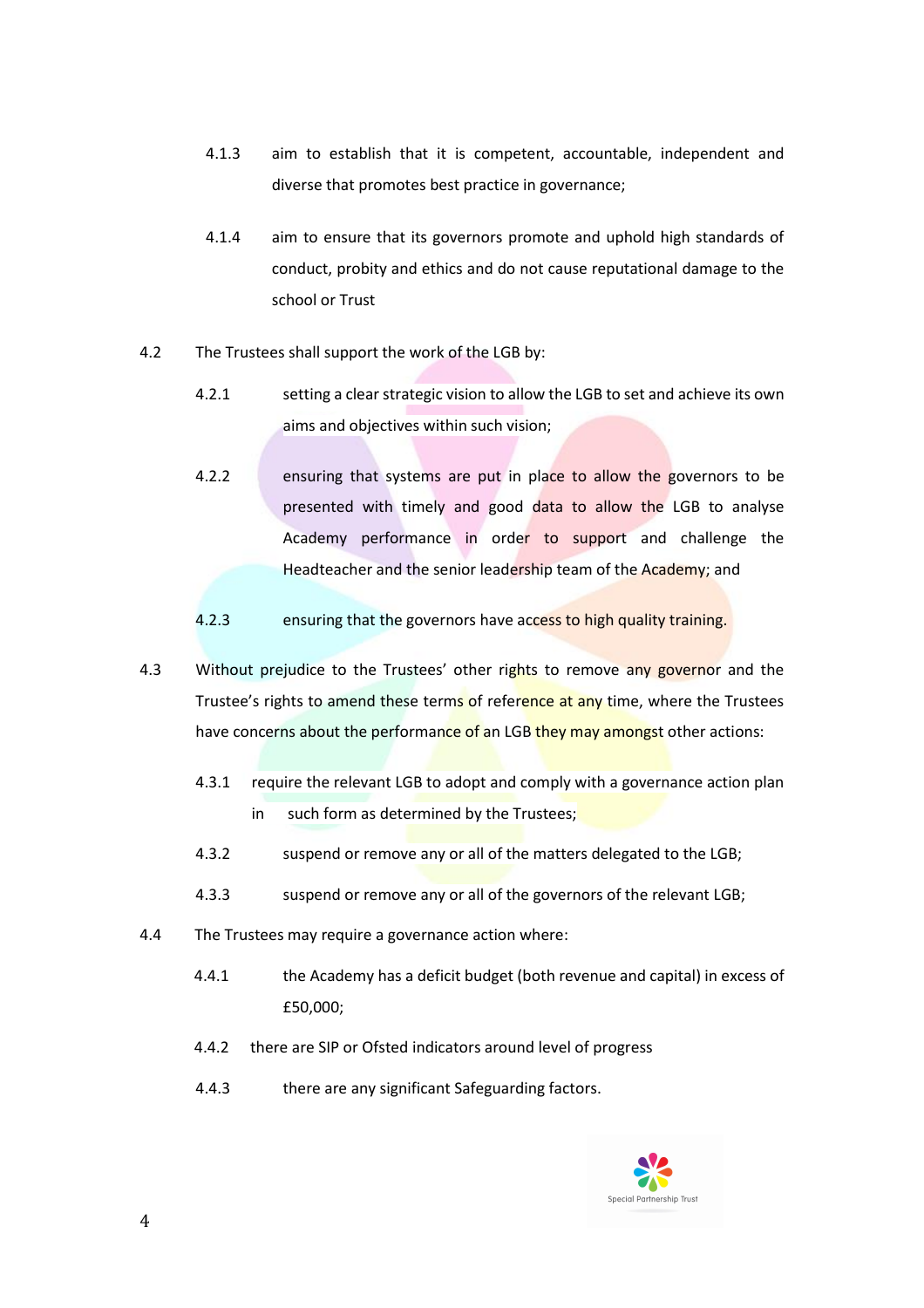- 4.5 The Trustees may vary the matters delegated where:
	- 4.5.1 the LGB act outside its delegated powers and limitations;
	- 4.5.2 the LGB are in breach of these terms of reference;
- 4.6 The Trustees may remove governors where:
	- 4.6.1 the Academy is in [material] breach of its funding arrangements;
	- 4.6.2 the LGB is in material breach of these terms of reference or has persistently breached these terms of reference.
- 4.7 The circumstances listed in paragraphs 4.4, 4.5 and 4.6 are illustrative only and shall not limit the rights of the Trustees to suspend or remove any or all of the matters delegated to the LGB.

### **5 DELEGATED POWERS**

#### **General principles**

- 5.1 In the exercise of its delegated powers and functions, the governors of the LGB shall:
	- 5.1.1 monitor that the Academy is conducted in accordance with the objects of the Trust, the terms of any trust governing the use of the land which is used for the purposes of the Academy, any agreement entered into with the Secretary of State for the funding of the Academy and these terms of reference;
	- 5.1.2 promptly implement and comply with any policies or procedures communicated to the LGB by the Trustees from time to time;
	- 5.1.3 review its own policies and practices on a regular basis, in view of any advice or recommendations made by the Trustees;
	- 5.1.4 work closely with the Trustees and act with integrity, objectivity and honesty in the best interests of the Trust and the Academy;
	- 5.1.5 be open about decisions and be prepared to justify those decisions;
	- 5.1.6 keep confidential all information of a confidential nature obtained by them relating to the Academy and the Trust; and

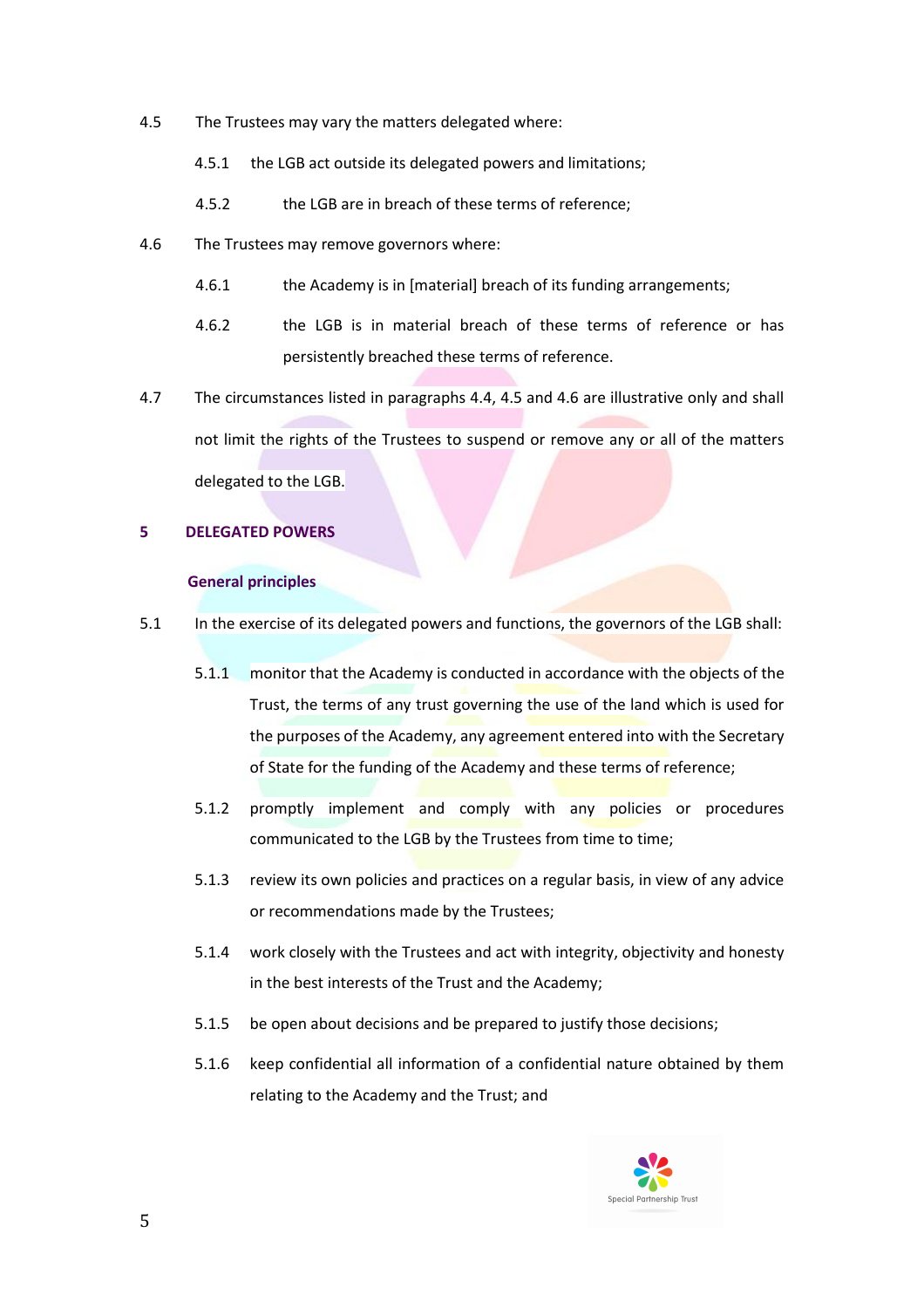- 5.1.7 adopt financial prudence in managing the financial affairs of the Trust in so far as these relate to the Academy and are delegated to them.
- 5.2 Each governor shall be required to take part in regular self-review and is accountable for meeting his own training and development needs. It is a governor's responsibility to consider if, and raise any concerns where, he feels that appropriate training and development is not being provided.
- 5.3 Governors shall be expected to report to the Trust against KPIs which have been set for the Academy and provide such data and information regarding the business of the Academy and the pupils attending the Academy as the Trustees may require from time to time.
- 5.4 The Scheme of Delegation sets out of the powers retained by the Trust and delegated from the Trustees to the LGBs.
- 5.5 For the avoidance of doubt, where a power is not expressly delegated to the **Executive Director,** the LGB or **Headteacher** it will be deemed to have been retained by the Trust regardless of whether it is specified in the Scheme of Delegation.
- 5.6 The Scheme of Delegation may be reviewed by the Trustees at any time but shall be reviewed at least annually. Trustees reserve the right to remove or alter any delegation at any time, whilst having due regard to, but not being bound by, the views of the LGB.
- 5.7 [Notwithstanding the application of any provision of these terms of reference, if the Chair of the LGB or the Vice Chair, is of the opinion that a matter of urgency exists and a delay in exercising the function would likely be seriously detrimental to the interests of the Academy, any pupil or their parent or a person who works at the Academy, then they may exercise any function of the LGB which can be delegated to an individual or any function relating to the exclusion of pupils after consultation with [the Executive Director/Headteacher.]

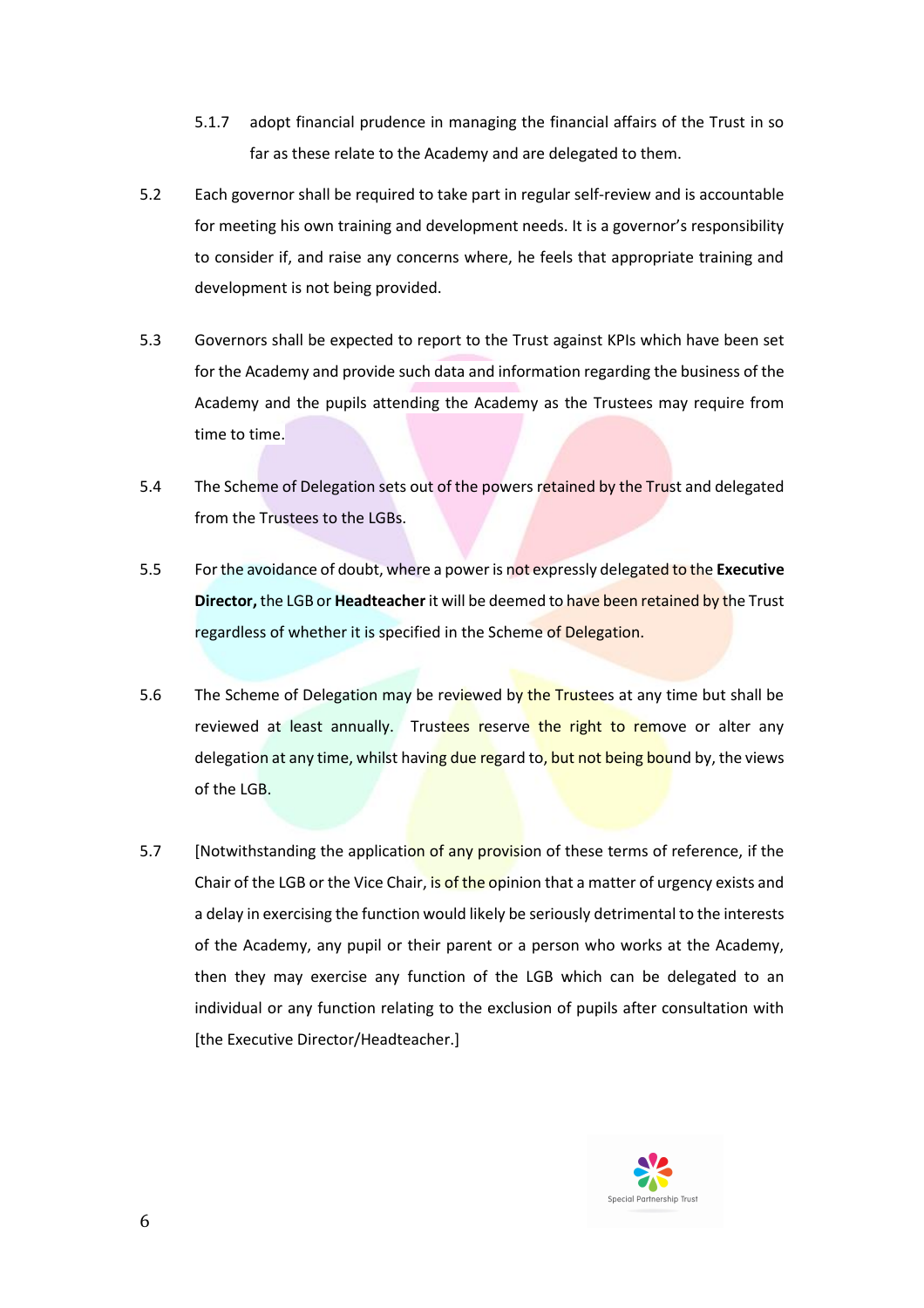### **Annex 1 – Appointment and Removal of Governors**

### **1 Staff governors**

- 1.1 The Trustees shall invite nominations from all staff employed under a contract of employment or a contract for services or otherwise engaged to provide services to the Academy and, where there are any contested posts, shall hold an election by a secret ballot.
- 1.2 The Trustees shall determine all arrangements for appointing and the conduct of the election and resolution of questions as to whether any person is an eligible candidate. The Trustees may delegate the running of the election to the LGB.

### **2 Parent governors**

- 2.1 Parent governors of the LGB shall be elected by parents of registered pupils at the Academy. He or she must be a parent of, or have parental responsibility for, a pupil at the Academy at the time when he or she is elected.
- 2.2 The Trustees shall make all necessary arrangements for, and determine all other matters relating to, an election of the parent governors. The Trustees may delegate the running of the election to the LGB.
- 2.3 Where a vacancy for a parent governor is required to be filled by election, the Trustees shall take such steps as are reasonably practical to secure that every person who is known to them to be a parent of a registered pupil at the Academy is informed of the vacancy and that it is required to be filled by election, informed that they are entitled to stand as a candidate, and vote at the election, and given an opportunity to do so.
- 2.4 Any election of persons who are to be the parent governors which is contested shall be held by secret ballot. The arrangements made for the election of the parent governors shall provide for every person who is entitled to vote in the election to have an opportunity to do so by post or, if they prefer, by having a ballot paper returned to the Academy by a registered pupil at the Academy.

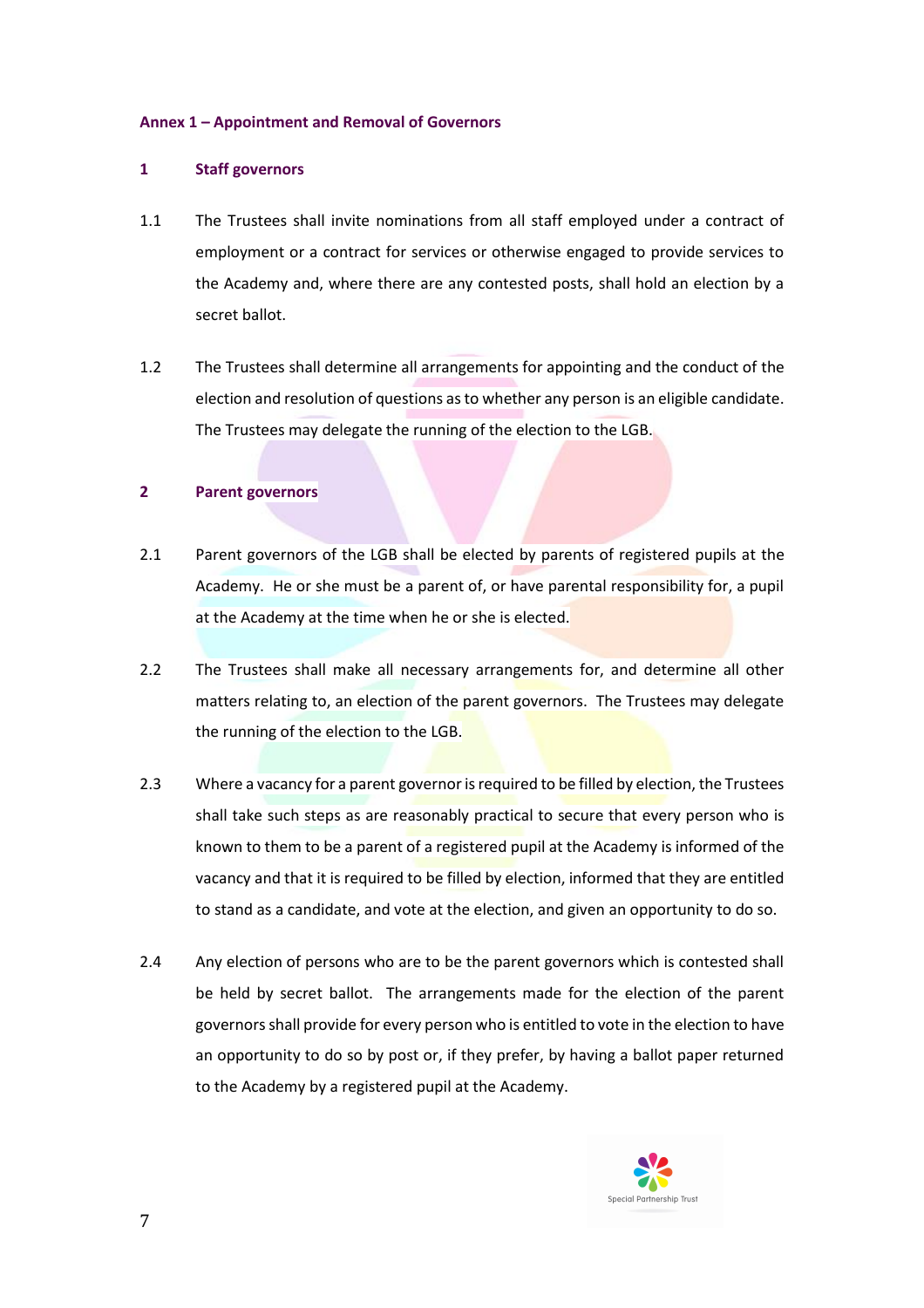2.5 Where the number of parents standing for election is less than the number of vacancies, the Trustees may appoint a person who is the parent of a registered pupil at the Academy or, where it is not reasonably practical to do so, a person who is the parent of a registered pupil of another Academy run by the Trust.

# **3 Co-opted governors**

- 3.1 Co-opted governors of the LGB shall be appointed by the Trustees. He or she must be:
	- a) a person who lives or works in the community served by the Academy; or
	- b) a person who, in the opinion of the Trustees, has the necessary skills set and is committed to the government and success of the Academy.
- 3.2 The Trustee may not appoint an employee of the Trust as a co-opted governor.

# **4 Term of office**

- 4.1 The term of office for any governor shall be 4 years, save for the Headteacher of the Academy (as applicable) who shall remain a governor until he or she ceases to work at the Academy.
- 4.2 Subject to remaining eligible to be a particular type of governor, any person may be re-appointed or re-elected to the LGB.

# **5 Resignation and removal**

- 5.1 A person serving on the LGB shall cease to hold office if:
	- a) the governor resigns their office by giving notice in writing to the clerk of the LGB;
	- b) the Headteacher or a staff governor ceases to work at the Academy;
	- c) the Trustees terminate the appointment of a governor whose presence or conduct is deemed by the Trustees, at their sole discretion, not to be in the best interests of the Trust or the Academy.

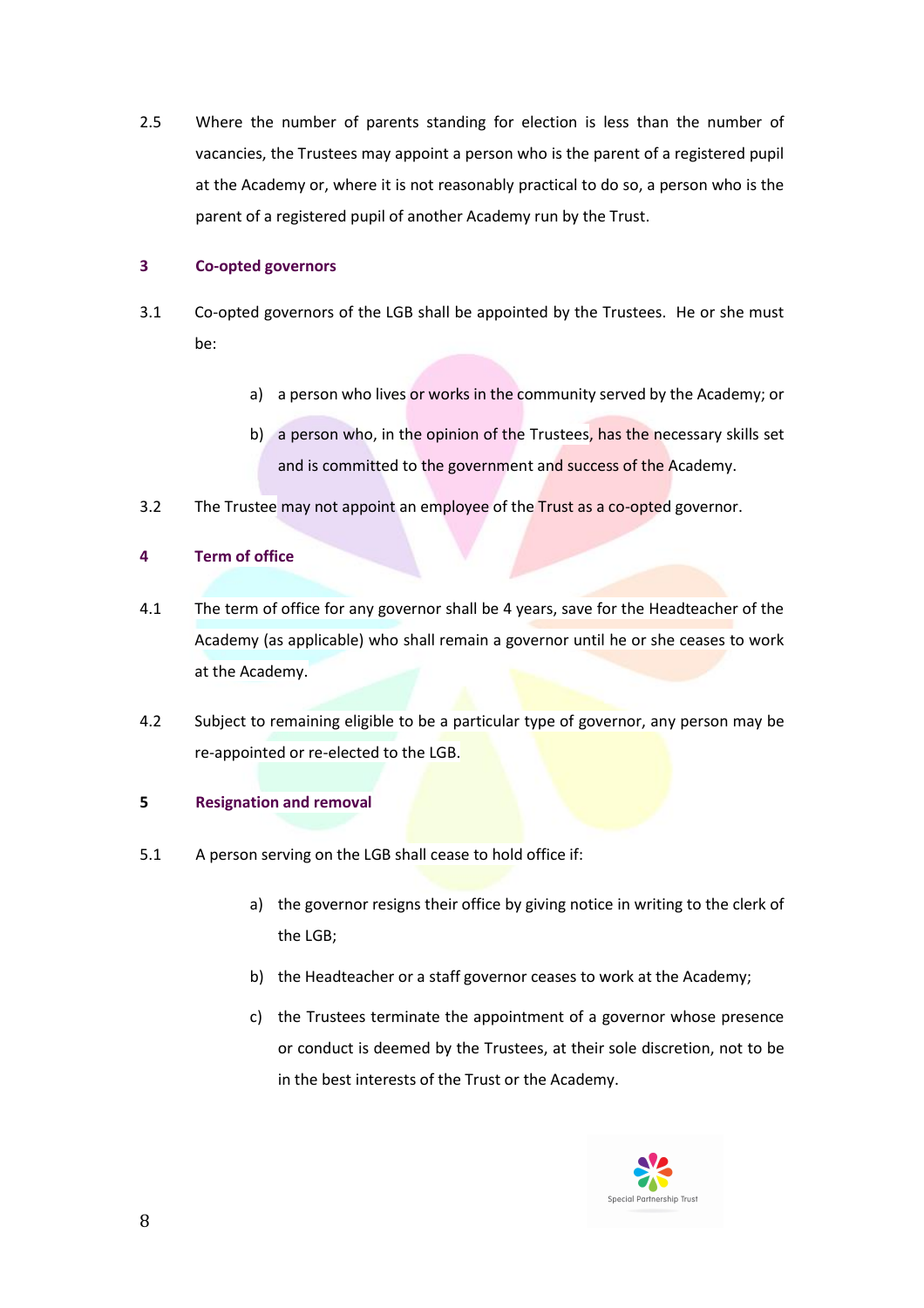- 5.2 For the avoidance of doubt, a parent governor shall not automatically cease to hold office solely by reason of their child ceasing to be a pupil at the Academy.
- 5.3 It is best practice for governors to only serve two terms.

# **6 Disqualification of governors of the LGB**

- 6.1 A person shall be disqualified from serving on the LGB if they would not be able to serve as a Trustee in accordance with Articles 68-80 of the Articles.
- **7 Appointment and removal of Chair and Vice Chair**
- **7.1** The Chair and Vice Chair of the LGB shall be appointed by the Trustees and may be removed from office by the Trustees at any time.
- 7.2 The term of office of the Chair and Vice Chair shall be 2 years. Subject to remaining eligible to be a governor, any governor may be re-appointed as Chair of Vice Chair of the LGB.
- 7.3 The Chair and Vice Chair may at any time resign his office by giving notice in writing to the Trustees. The Chair or Vice Chair shall cease to hold office if:
	- a) they cease to serve on the LGB;
	- b) they are employed by the Trust whether or not at the Academy; or
	- c) in the case of the Vice Chair, he/she is appointed to fill a vacancy in the office of the Chair.
- 7.4 Where the Chair is absent from any meeting or there is at the time a vacancy in the office of the Chair, the Vice Chair shall act as the chair for the purposes of the meeting. Where the Vice Chair is also absent from the meeting or there is at the time a vacancy in the office of Vice Chair, the governors of the LGB shall elect one of their number to act as chair for the purposes of that meeting.

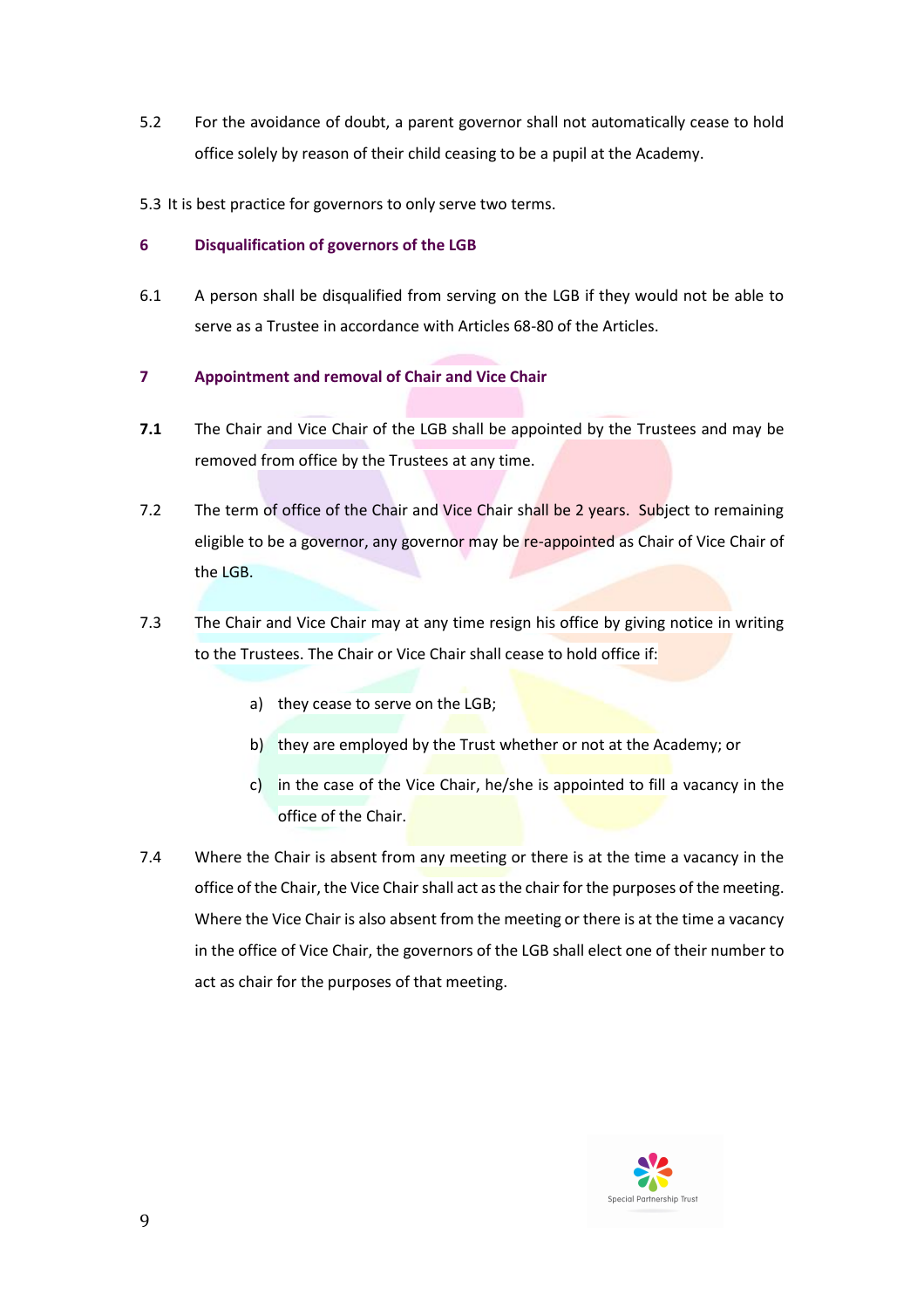### **8 Committees**

- 8.1 Subject to the prior agreement of the Trustees, the LGB may establish subcommittees who may include individuals who are not members of the LGB, provided that such individuals are in a minority.
- 8.2 The LGB may delegate to a subcommittee or any person serving on the LGB, subcommittee, the Headteacher or any other holder of an executive office, such of their powers or functions as they consider desirable. Any such delegation may be made subject to any conditions either the Trustees or the LGB may impose and may be revoked or altered. The person or subcommittee shall report to the LGB in respect of any action taken or decision made with respect to the exercise of that power or function at the meeting of the LGB immediately following the taking of the action or the making of the decision.

### **Annex 2 – Proceedings of the LGB**

#### **1. Meetings**

- 1.1 The LGB shall meet at least once in every term and shall hold such other meetings as may be necessary.
- 1.2 Meetings of the LGB shall be convened by the clerk to the LGB, who shall send the governors written notice of the meeting and a copy of the agenda at least seven clear days in advance of the meeting. Where there are matters demanding urgent consideration, the Chair or, in his/her absence, the Vice-Chair, may waive the need for seven days' notice of the meeting and substitute such notice as he/she thinks fit.
- 1.3 Any governor shall be able to participate in meetings of the governors by telephone or video conference provided that they have given reasonable notice to the clerk of the LGB and that the governors have access to the appropriate equipment.

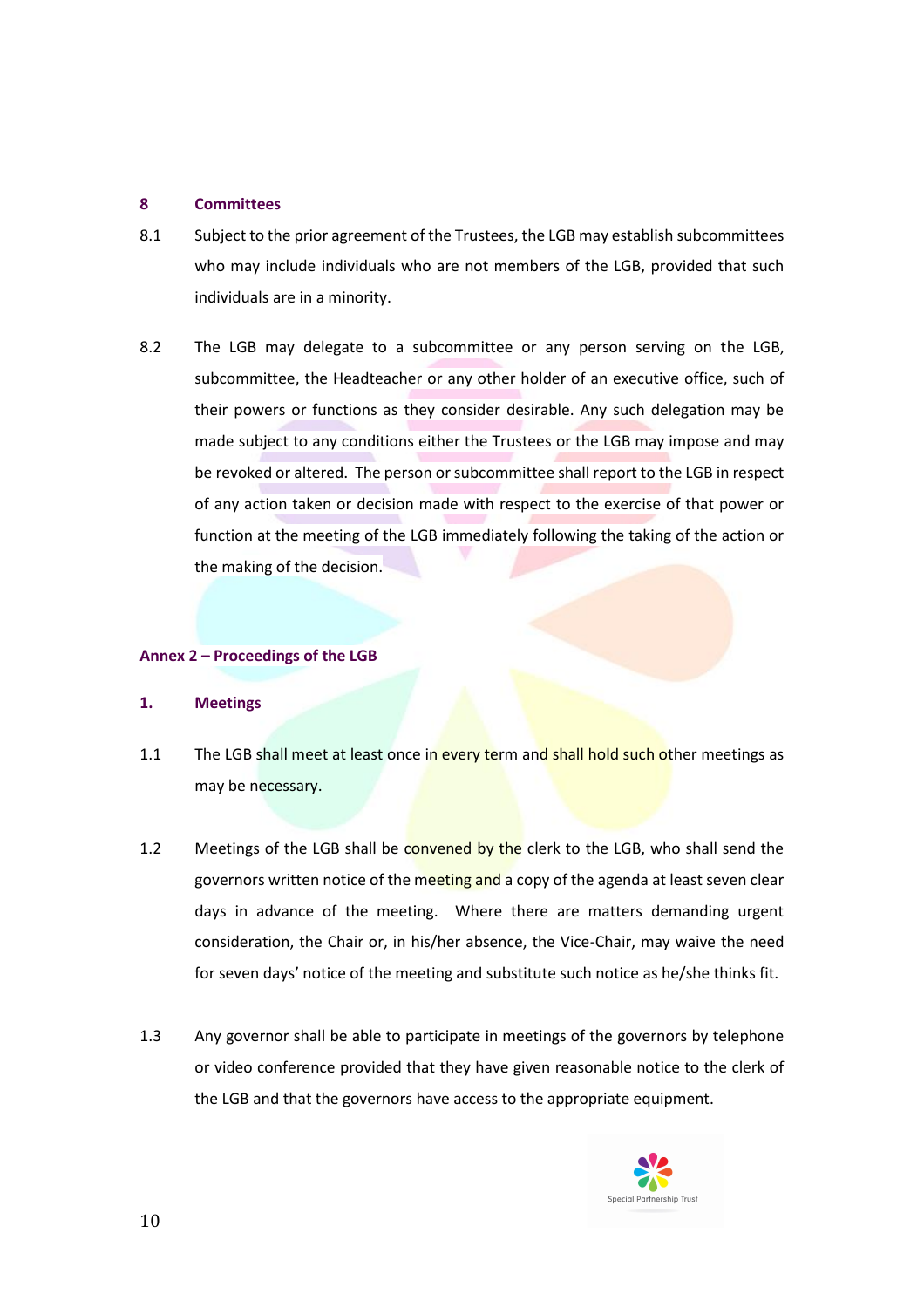1.4 The convening of a meeting and the proceedings conducted thereat shall not be invalidated by reason of any individual not having received written notice of the meeting or a copy of the agenda thereof or any defect in the election, appointment or nomination of any person serving on the LGB.

### **2. Quorum**

The quorum for a meeting of the LGB, and any vote on any matter at such a meeting, shall be any three of the governors of the LGB, or, where greater, any one third (rounded up to a whole number) of the total number of governors of the LGB at the date of the meeting, which must include at least one governor appointed by the Trust.

### **3. Voting**

- 3.1 Every matter to be decided at a meeting of the LGB shall be determined by a majority of the votes of the governors present and entitled to vote on the matter. Every governor shall have one vote. Where there is an equal division of votes, the Chair of the meeting shall have the casting vote. A governor may not vote by proxy.
- 3.2 Any governor who is also an employee of the Trust shall withdraw from that part of any meeting of the LGB at which remuneration, conditions of service, promotion, conduct, suspension, dismissal or retirement are to be considered.
- 3.3 A resolution in writing, signed by all the governors shall be valid and effective as if it had been passed at a meeting of the governors duly convened and held. Such a resolution may consist of several documents in the same form, each signed by one or more of the governors.

#### **4 Conflicts of Interest**

4.1 Any governor who has or may have any direct or indirect duty or personal interest (including but not limited to any Personal Financial Interest (as defined below)) which conflicts or may conflict with his duties as a governor of the LGB shall disclose that fact to the LGB as soon as he/she becomes aware of it. A person must absent